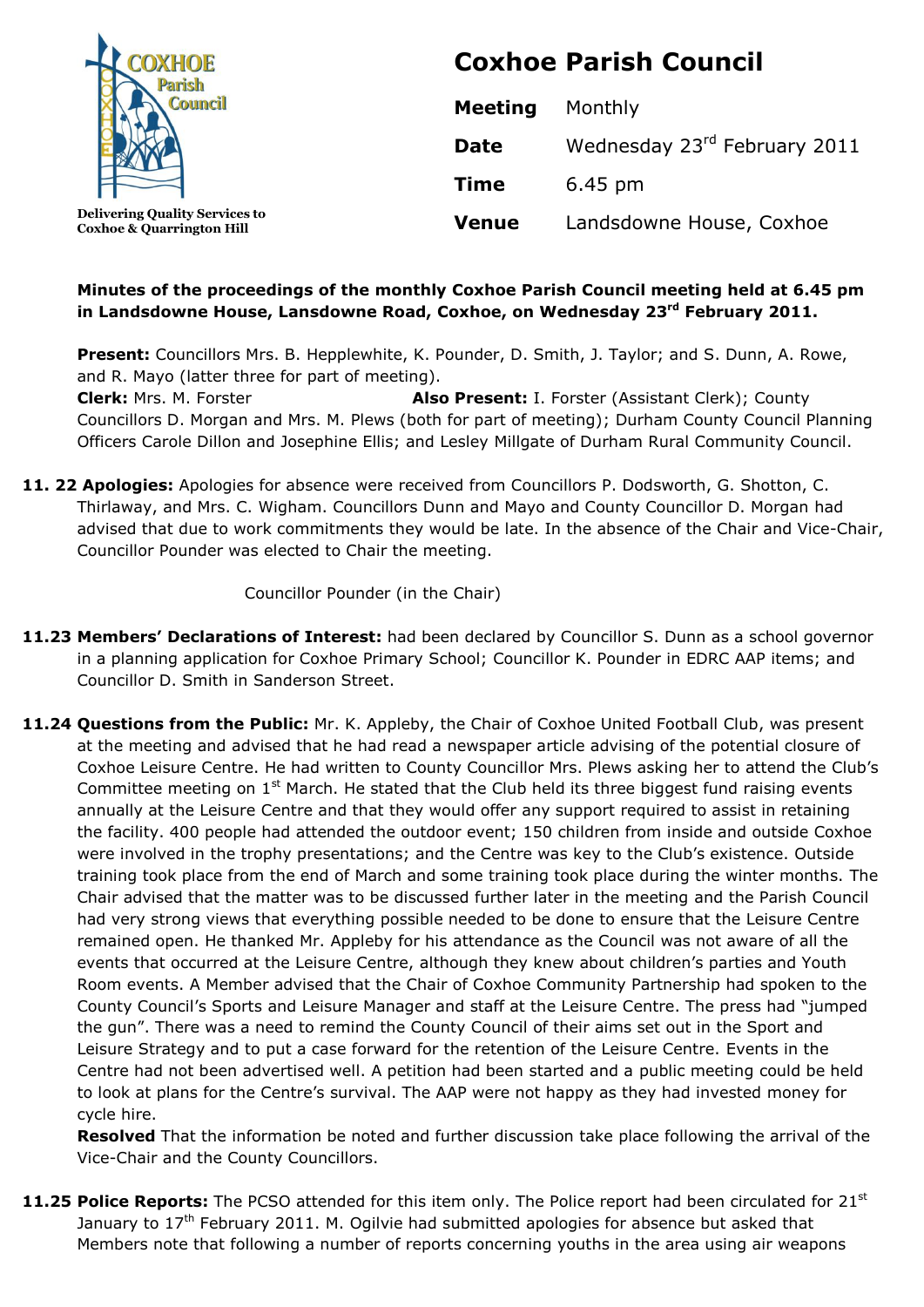possibly shooting at wild birds, three youths had been arrested and three air rifles seized. One youth had been cautioned and two were to receive juvenile reprimands for firearms offences. ASBO evidence was being gathered in respect of one youth from Coxhoe whose anti-social behaviour had escalated. Three dispute incidents at Quarrington Hill had resulted in a joint visit held with the County Council Tenancy Enforcement Team. County Councillor Mrs. M. Plews entered the meeting. **Resolved** That the Police Report be noted and displayed on the village notice boards.

#### 11.26 Minutes of Monthly Meeting held 26<sup>th</sup> January 2011 had been circulated.

Resolved That the minutes of the last monthly meeting held on 26<sup>th</sup> January 2011 be approved and signed as a true record.

**11.27 Matters of information: (1)** There had still not been a response from the Clean and Green Manager on the query with regard to whether the County Council's routine litter pick schedule still included picking **litter in St. Mary's Churchyard**. **(2)** Councillors Dunn and Pounder were to discuss the differing information on the land ownership of the **rough land adjacent to the allotments at Quarrington Hill** with a view to the Parish Council procuring this to provide additional allotment sites. Although there had been a question as to whether the County Council owned the land, it may be the case that this was now being rented from them for use by a Quarrington Hill resident as allotment land. A rumour had been advised that Durham County Council was looking to sell allotment land. County Councillor Mrs. Plews was checking this and whether it affected allotments at Coxhoe or Quarrington Hill. She advised that Councillors had only found out about this earlier this week and it had been stopped whilst Members looked at the situation and that there was opposition from County Councillors. **(3)** Councillor Dunn entered the meeting. He was to have drafted a letter on the **Asset Transfers** but this had been superseded as the Clerk was trying to arrange a meeting involving the link officer that County Councillor Morgan had provided details for, County Councillors, the Vice-Chair, Clerk and Assistant Parish Clerk. Attempts for week commencing 14<sup>th</sup> March had not been successful so she would try for the following week. **(4)** The replacement **seat at The Grove** was yet to be ordered. **(5)** Arrangements had been made for Louise Johnson, the **East Durham Leader** Manager, to submit a presentation to the March Parish Council meeting. **(6)** Appropriate responses on **Planning Applications** had been sent to the County Council as agreed at the last meeting. **(7)** The agreed response had been sent to the **County Council** on the eight documents they were **consulting** on. **(8)** The Clerk had sent nominations for the **Royal Garden Party** and would advise once she heard whether they had been successful. **(9)** The two free places on the **Workshop for 22nd March** had been booked. **(10)** The Village Hall Association had been provided with details of the **Great Poppy Party Weekend** as requested. **(11)** The letter about **Coxhoe Allotments** had been sent to the Association Secretary who had advised that the plots were under the ownership of five different members of the same family, not one person as the **anonymous letter** had suggested. **(12)** All letters and cheques for **financial donations** agreed had been prepared for signature. **Resolved** That the information be noted, the outstanding resolutions be actioned and progress be requested on those issues raised with other parties.

As Councillor Dunn, the Vice-Chair of the Council, had entered the meeting he took the Chair for the remaining items.

#### Councillor Dunn (in the Chair)

**11.28 Parish Plan:** Councillors A. Rowe and R. Mayo entered the meeting. Carole Dillon and Josephine Ellis of Durham County Council planning department updated Members on the Settlement Study; Settlement Facilities questionnaire; Strategic Housing Land Availability Assessment and findings for Coxhoe Parish area; Housing Distribution update; next steps for preparing the County Durham Plan (Core Strategy and Site allocations) and DCC officer input into Parish Plan preparation. They advised they would pass on a Member's comments in connection with planning gain not being available for an application at Quarrington Hill. They circulated an updated plan of the housing sites classed as red, amber and green under the SHLAA in the Parish and advised that the Parish Council's views largely accorded with those of the appropriate Partnership and County Council. They advised that colleagues were working on an infrastructure delivery plan. This should assist with the Parish Council's views that significant development should not proceed at Coxhoe without improvement to the infrastructure and they had taken these comments seriously. It was clarified that significant development could be classed as over 20 houses. Members asked the Officers to assist in the preparation of Parish Plan 2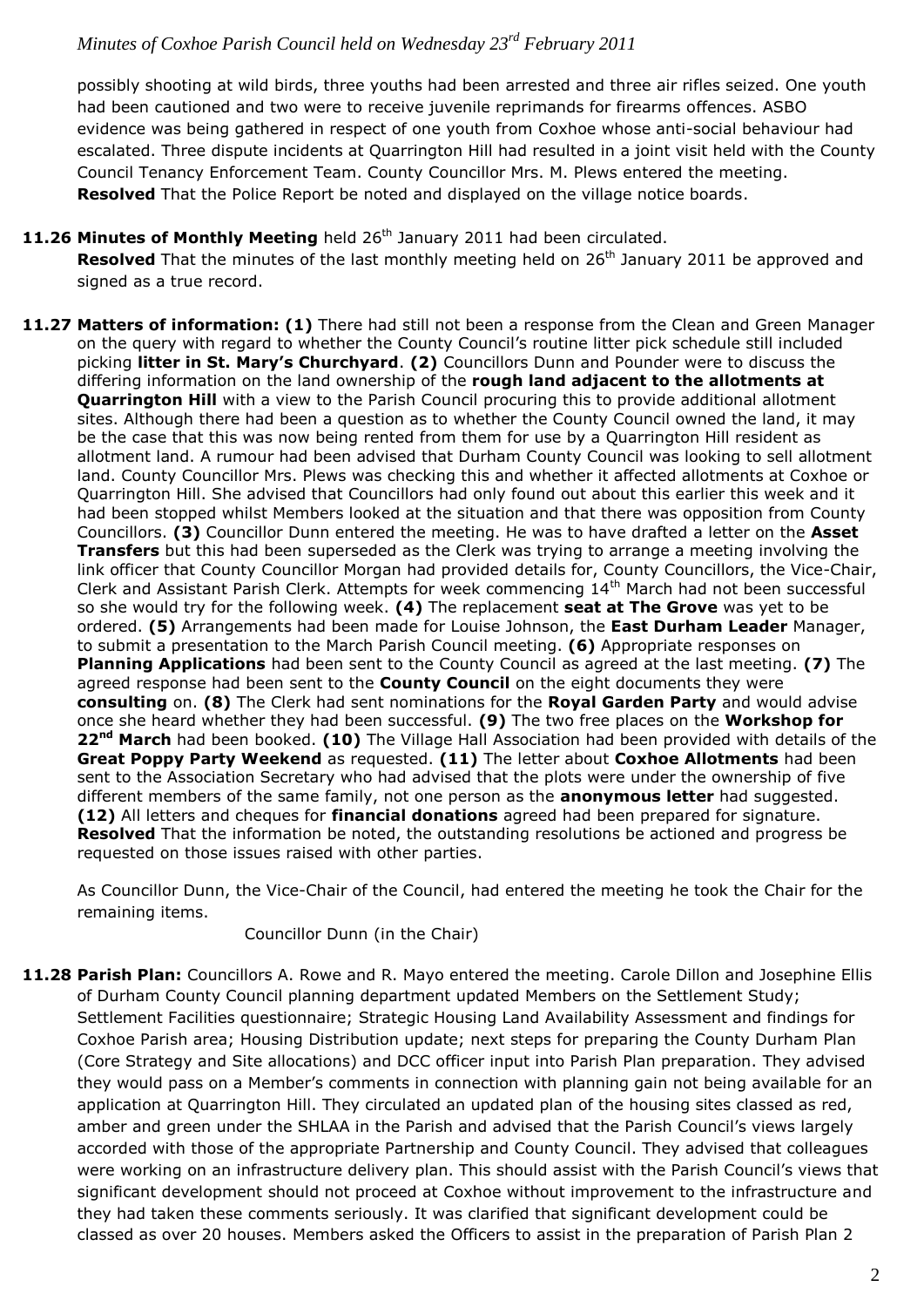questionnaires by drafting questions over the next couple of weeks on for example what kind of housing the community would like to see in the Parish. It was important that the questions matched the needs of the Planning Department and the community's wishes. County Councillor Morgan entered the meeting. Ms. Dillon advised that they would formulate some appropriate questions for incorporation in the questionnaires and would support the PP2 process as much as possible. They had a challenging workload but would provide a steer and guide and were willing to invest time in this as resources allowed.

The Assistant Parish Clerk, as Chair of the PP2SG, advised that the first public launch consultation event had taken place at Quarrington Hill on 19<sup>th</sup> February. There had been good debate and a clear set of issues and priorities had been developed for the next stage of the preparation of public questionnaires. A review document, including work by the DRCC as facilitators, had been circulated to the Steering Group for comment. Lesley Millgate of DRCC stated that the methodology had worked well and three of the four tables at the event had raised very similar issues, showing that the views were widely held. Members thanked the organisers and facilitators for the event. Lesley Millgate left the meeting.

**Resolved** That the information be noted.

**11.29 Urgent Business – Durham County Council consultation on potential closures of Leisure Centres:** The Chair moved that this matter be discussed at this juncture of the meeting in view of its urgency and importance and all Members agreed. Members discussed a press article advising that Durham County Council would be consulting on the potential closure of six Leisure Centres (mainly in the former City of Durham Council area), one of which was Coxhoe. County Councillors clarified that Officers were suggesting where closures could take place. Members again discussed in great detail various facilities and events that were centred in and around the Centre and the importance of the Coxhoe and District Leisure Centre to the community. In addition to the facilities that would be lost, it was considered that anti-social behaviour could escalate by removal of things for youths to do and the potential loss of the CCTV in the area. It was imperative that all parishioners and Centre users contacted the County Council to provide robust arguments as to why the Centre needed to be retained. These included health and social reasons. The nearest Centres would be Spennymoor and Durham City but travel costs and times would deter many. The Centres under threat were not considered to be financially viable by the County Council Directorate of Neighbourhood Services who favoured the retention of Freeman Quays. This would mean, however, that there would be additional travel and parking costs and Members stated that the dry facilities did not measure up to those available at Coxhoe Leisure Centre. There were also implications for the Youth Room, Limestone Linx, GP referrals, the proposed enhancements to CCTV in Coxhoe Front Street, and management of the outdoor facilities. The school in Coxhoe had been talking about additional use of the Leisure Centre to meet sport requirements on the curriculum and other nearby schools would probably do the same.

The consultation process would be County wide as all facilities would be affected to some degree but some were managed separately. It appeared that Durham County Council were not adverse to alternative methods of management. It was stated that user groups needed to get together to present a united front and develop a co-ordinated response via one main user group as the principal vehicle. Every user and potential user needed to respond to the consultation which would be available on Durham County Council's website. Mr. Appleby of Coxhoe United reiterated the importance of the Centre to the Club, including toilet facilities and changing rooms for matches, training and fund raising events. He advised that there was a lost opportunity by the County Council not allowing prior booking of the fields which would have increased usage and income substantially and saved Coxhoe United in travel costs. Members added that the marketing of the Centre had been ineffective and there could be much more done including school holiday activities. Many birthday parties were held there and marketing would have increased this use further. **Councillor Pounder declared an interest** as a GP referral for health reasons to the Leisure Centre and advised that travelling times to other Centres such as Freemans Quay from Quarrington Hill would be very onerous and would add to the carbon footprint, against the County Council's aim to reduce travel. Petitions were required and meetings involving the County and Parish Councillors, Member of Parliament, the press, and as many users as possible. There was a need to ascertain what the community wanted and decide on a way forward. This needed to be done separately from the Parish Plan 2 launch event. Mr. Appleby advised that Coxhoe United had a Committee meeting scheduled for  $1<sup>st</sup>$  March and issued an invitation for Parish and County Councillors and other user groups to attend as an initial meeting. County Councillor Morgan advised that it was a good idea for the football club to take this forward and invite other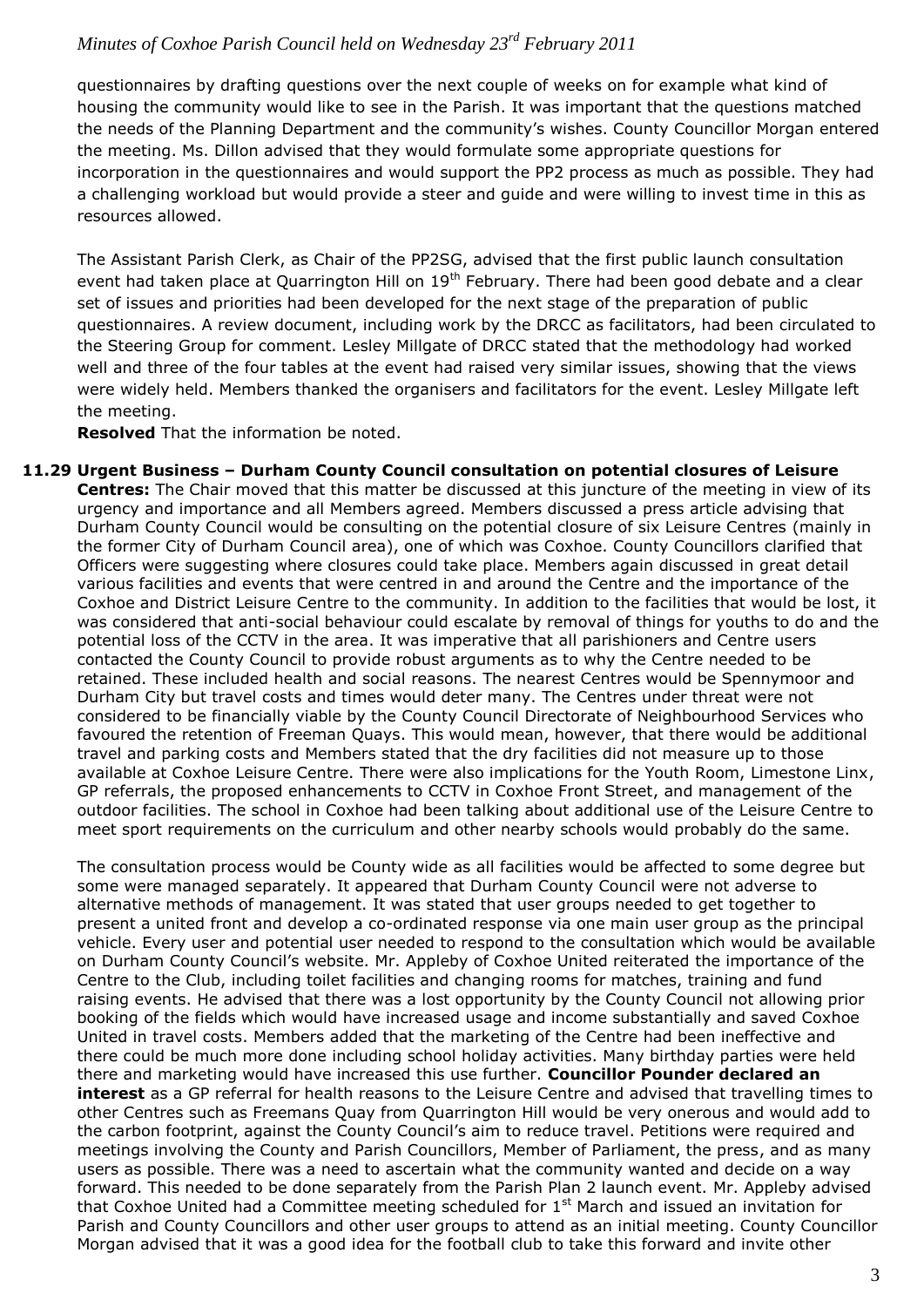sporting clubs as they knew what was used and required with regard to facilities. It would be helpful for Coxhoe Community Partnership to also be present. Mr. Appleby added that he would also arrange a facebook site on Save Our Sportscentre and then left the meeting. C. Dillon and J. Ellis left the meeting.

**Resolved** That the information be noted; the consultation document be awaited; and as many Councillors as possible attend the meeting arranged by Coxhoe United.

11.30 Speed Visors: A site meeting had been held 10<sup>th</sup> February at Quarrington Hill to discuss speed visors. It had been attended by Councillors Dunn and Pounder, the Parish Clerk, Gerry Jones from Durham County Council, and Maxine Stubbs from the Police. The explanation for the Steetley Terrace visor not being able to be turned to face southbound traffic was that the required distance to monitor was 120m and could not be met due to the bend in the road. This had been accepted and the rota that had previously been circulated had been agreed, with visors being moved four times per year. The Parish Council had again raised the information required from the Quarrington Hill visor prior to its first movement and had been advised that human and financial reasons at Durham County Council could not presently allow for this to be provided. The amount of information required specialist software and a large capacity computer. Varitext, the company that had provided the visors, had said that they would interpret the information for the Parish Council on this occasion but the Clerk had advised the County Council that a long term solution should be sought.

Whilst the participants were in Quarrington Hill, Councillor Pounder had requested that they look at the speed humps at Quarrington Heights. Gerry Jones was to provide an estimate to have the footpath widened at the two furthest speed humps to enable bollards or small barriers to be introduced to prevent vehicles mounting the footpaths whilst trying to avoid the humps. **Resolved** That the information be noted and this matter be discussed further at the next meeting of the Parish Council.

- **11.31 CCTV in Coxhoe:** County Councillor Morgan updated that following the meeting in January in connection with the potential procurement of improved CCTV in Coxhoe and having the park monitored centrally at Durham, ownership and liability of the two potential cameras for the Front Street were being looked at. Resources in terms of initial capital costs and the first year's operating costs should be available and it had been ascertained that things could work with a link from the Front Street via Coxhoe Leisure Centre to the County Council computer network. Under the present structure, the County Council Regeneration and Economic Directorate were the custodians of CCTV and County Councillor Morgan was to meet with the appropriate Director in this regard. **Resolved** That the information be noted and further progress be awaited.
- 11.32 Update from Environment Committee: The Committee had met 3<sup>rd</sup> February and outlined to Groundwork the schemes the Parish Council wanted them to look at, i.e. one for plans for the Front Street, The Green, Miners' Memorial and Workingmen's Club areas; and one for proposed improvements to St. Mary's Churchyard and a potential Garden of Remembrance in Coxhoe. Groundwork had been asked to provide a menu of various stages of work they could carry out e.g. design, project management, help with funding applications, etc. and at what cost, so that the Council could look at this and put forward suitable proposals for consultation under Parish Plan 2. Councillor Pounder had outlined areas of planting that Quarrington Hill Councillors would like to have considered. **Resolved** That the information be noted and further progress be awaited.
- **11.33 Coxhoe Community Partnership:** Responses on the possibility of hearing aid induction loop, assistance with broadband, and the possibility and costs of the Council insuring the History Group's equipment were awaited. The alarm providers of Landsdowne House had not yet been contacted nor assurance sought that the Parish Council could continue to use the offices to progress the installation of broadband. The agenda for 2<sup>nd</sup> February had been circulated and the Partnership had advised that the Village Hall doors would cost £7708. County Durham Foundation were providing funding of £4975.25 and the AAP had provided £2000 so a cheque for £732.75 would be provided from the Parish Council which included a contribution of £500 previously received from County Councillors Morgan and Mrs. Plews and £232.75 from Coxhoe Parish Council.

**Resolved** (i) That the information be noted; (ii) That further information from the County Council in connection with the possibility of the provision of broadband and a hearing aid induction loop at Landsdowne House be awaited; (iii) That the response of Zurich be awaited in connection with the possibility and cost of the History Group's equipment being added to the Council's insurance policy; (iv) That the alarm providers at Landsdowne House be contacted to ascertain whether the alarm line could be used and if it couldn't that the Clerk look at having a phone line and broadband installed if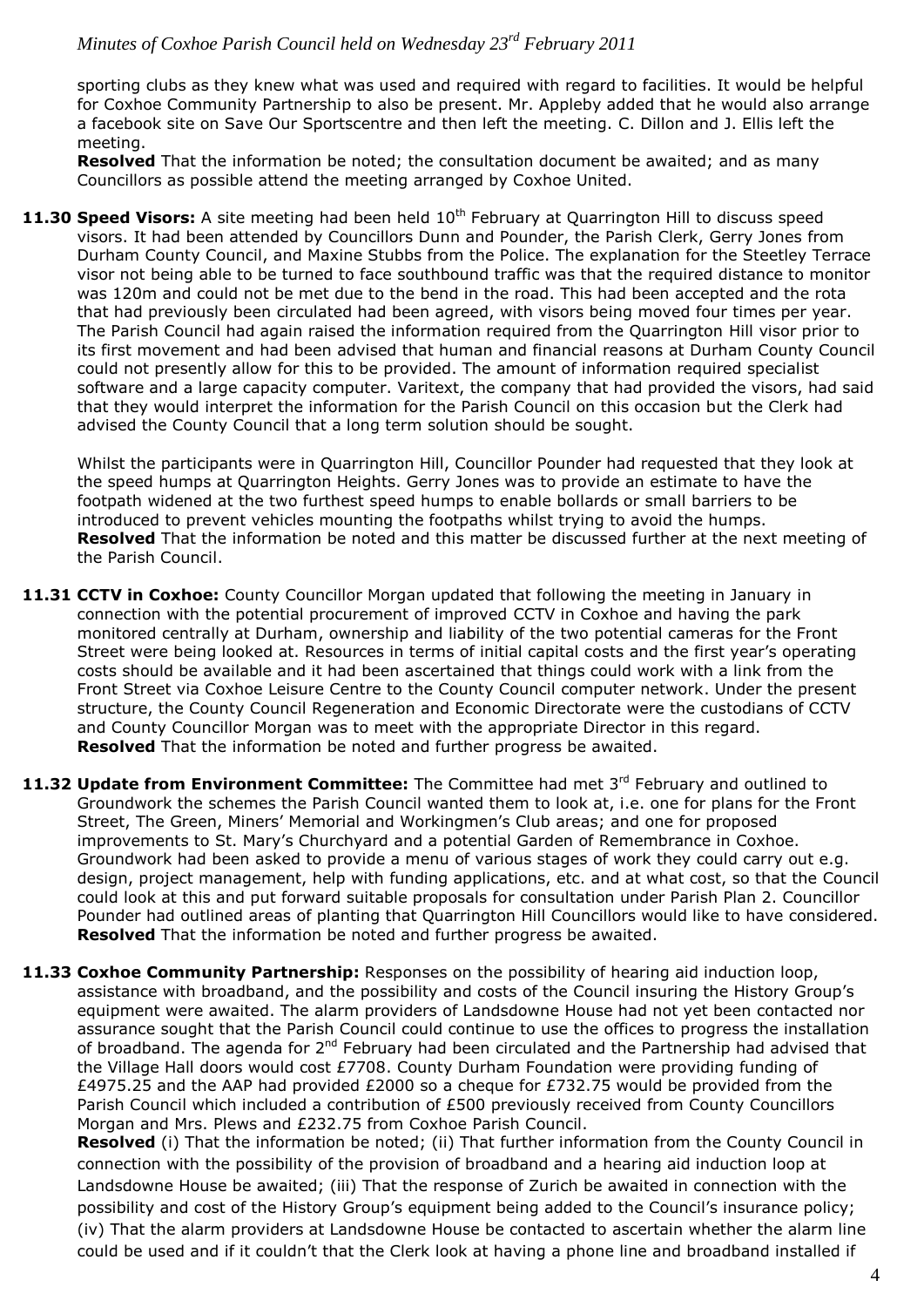assurance was provided from the County Council that the Parish Council could continue to use the offices at Landsdowne House; (v) That a payment of £732.75 covering County Councillors contribution of £500 and Parish Council contribution of £232.75 be agreed towards the costs of the Village Hall doors.

- **11.34 Quarrington Hill Village Partnership:** No agendas or minutes had been received. **Resolved** That the information be noted.
- **11.35 Crowtrees Heritage Group:** Agenda for 24<sup>th</sup> February and minutes of 27<sup>th</sup> January had been circulated. Councillor Pounder was to make the Group aware of Hellens' plans for further development.

**Resolved** That the information be noted.

**11.36 Coxhoe Quarry Liaison Committee Meeting:** Minutes of 19<sup>th</sup> January and notification of meeting for 16<sup>th</sup> June had been circulated.

**Resolved** That the information be noted.

**11.37 Planning Applications:** Details had been circulated of planning applications that had been determined under delegated authority and those consulted on by Durham County Council from 25<sup>th</sup> January to 21<sup>st</sup> February. **Councillor S. Dunn declared an interest** in application 928/4/144(4) for Proposed Extension to Building to Provide Link Corridor and Part Remodelling of School Layout at Coxhoe Primary School, Cornforth Lane, Coxhoe, as he was a School Governor. He outlined the proposals and then took no part in the discussion or decision on the matter, which Members advised they supported. Members also considered that application 032/FPA which had previously been supported prior to its revision and resubmission should be supported again for the previous reasons. **Resolved** (i) That the information on delegated authority decisions be noted; (ii) That the Parish Council advise the County Council that it supports applications 928/4/144(4) for Proposed Extension to Building to Provide Link Corridor and Part Remodelling of School Layout at Coxhoe Primary School, Cornforth Lane, Coxhoe; and 032/FPA for Erection of Replacement Detached Bungalow and Detached Outbuilding Comprising Garage, Barns and Tack Room to Rear (Revised and Resubmitted) at Bogma Cottage, Bogma Avenue, Coxhoe.

# **11.38 Correspondence for consideration / decision:**

## 11.38.1 **Durham County Council:**

**a) County Councillors – Request for Salt Bin for The Archway footpath link:** Members had agreed to defer this matter from the last meeting in view of the number of apologies for absence and as the County Councillors had not been present. The Chair of Coxhoe Community Partnership had been approached by a resident who wanted a salt box to be provided to help pedestrians using a footpath link known as The Archway between Green Crescent and The Grove to the bottom of The Avenue. He had passed the request to County Councillors and the correspondence had been circulated, together with details of the policy decision made by the Parish Council in February 2010 and the reasoning behind this. The Chair had agreed that the matter could be discussed again in view of the Vice-Chair's request that the Parish Council consider the matter of salt boxes again. The Vice-Chair stated that he had asked for this issue to be revisited as the County Council's consultation on priorities had shown the provision of salting and gritting to be high. Paving had lifted in the Front Street of Coxhoe due to frost and he considered that this may not have been the case if the area had been gritted. He considered that this matter should be raised as part of the consultation with the public on Parish Plan 2. County Councillor Morgan outlined that County Councillors could purchase a salt box and provide the first fill but then the Parish Council would be responsible for liability, maintenance, replenishing, etc. There were no resources to do this. The costs were £250 from the County Councillor per bin and then an average cost for refill and maintenance of £100 per bin plus insurance liability costs. Once the bins were provided by the County Council, the Parish Council could make its own arrangements and contract with whomever to ensure they were filled. Councillors who raised issues on the possibility of relocation of specific boxes were asked to raise these with the County Council.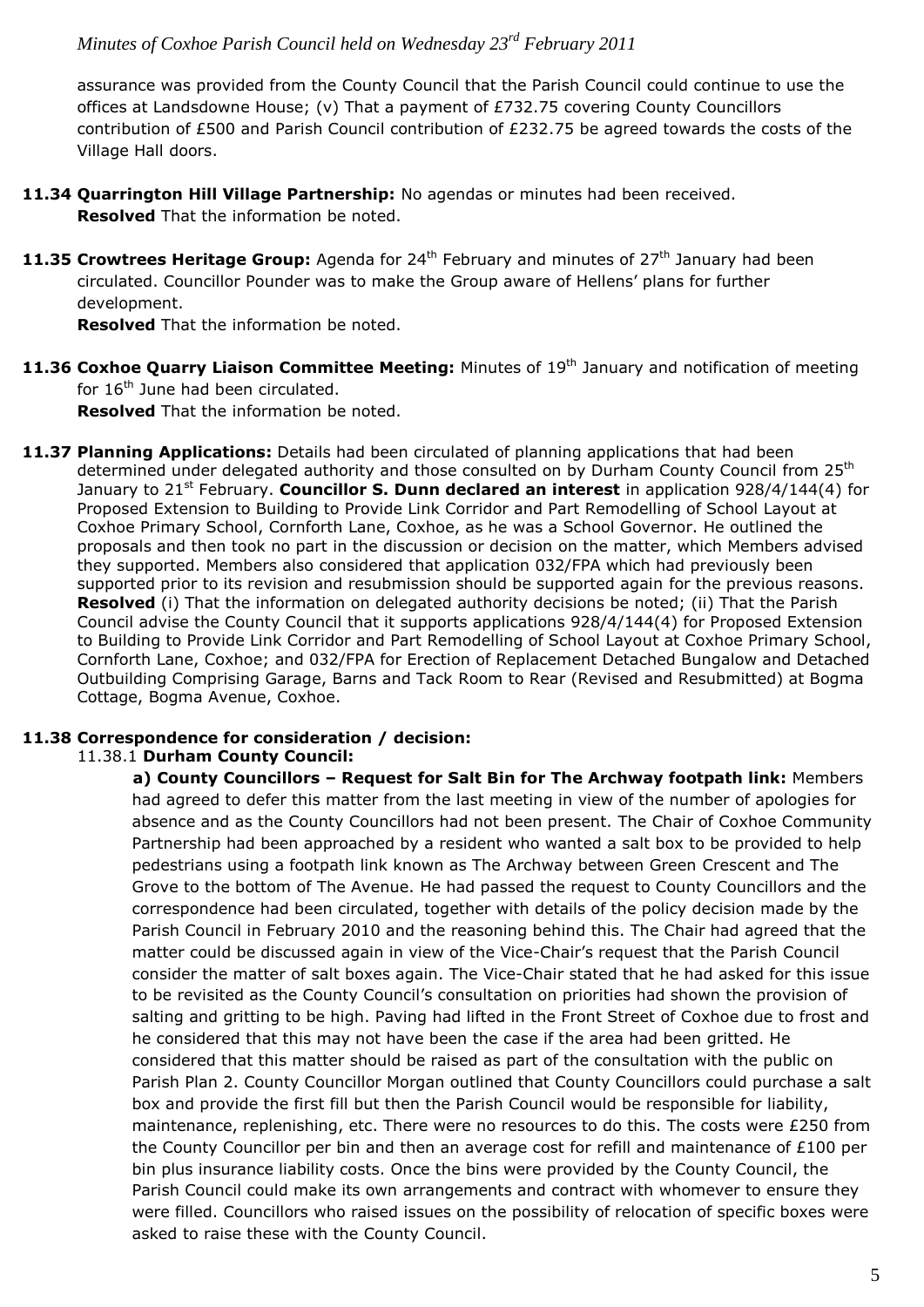**Resolved** That the matter of provision and maintenance of salt bins be raised as part of the public consultation on Parish Plan 2 in order to ascertain the public's views on this as a priority against other matters of importance.

**b)** Durham County Council was consulting on **Review of Crèche Facilities in Council run**  Leisure Centres with a deadline response date of 25<sup>th</sup> February.

**Resolved** That the Clerk advise Durham County Council that Coxhoe Parish Council is against the closure of crèche facilities in Council run Leisure Centres.

## **c)** EDRC AAP had advised of a **Review of Mental Health Services for Older People in South Durham and Darlington.**

**Resolved** That no response be required.

**d)** Durham County Council had notified the Parish Council of **changes in Neighbourhood Wardens** due to funding finishing on Future Jobs Fund People. This would result in warden areas being extended. Parish Councillors had expressed concern at this and that Sharon Moore would no longer be the Warden for the area. She had provided an excellent service during her time as a Neighbourhood Warden and the changes could be detrimental.

**Resolved** That Councillors Pounder and Smith advise the County Council of their support for Ms. Moore and the concerns that the service would suffer as a result of the changes.

**e)** The **Limestone Landscapes** Newsletter had been circulated, together with an offer of a **presentation** by the Programme Manager once in post.

**Resolved** That the Limestone Landscapes Programme Manager be asked to submit a presentation to the Parish Council meeting to be held in June 2011.

**f)** Details had been circulated of Durham County Council's **Litter Free Durham's Big Spring Clean.** The Youth Room at Coxhoe were to carry out a litter pick and a Member had advised that the Parish Council had provided a financial contribution to the Youth Room when this had occurred previously. Members agreed that this was a worthwhile cause and monies could be paid under Section 137 expenditure. An amount of £200 was agreed. A proportionate amount of £100 could be agreed towards Quarrington Hill Youth Club if they wished to do similar when approached by Councillor Pounder.

**Resolved** (i) That a donation of £200 be made under Section 137 expenditure to Coxhoe Youth Room; (ii) That Councillor Pounder approach Quarrington Hill Youth Club to ascertain their interest in carrying out a litter pick and advise accordingly in order that a donation of £100 under Section 137 expenditure may be added to a future agenda for Council agreement.

## 11.38.2 **Other Correspondence:**

**g)** Consultants acting for Durham County Council had sent a **consultation on County Durham Playing Pitch and Outdoor Sports Study.** The issue of the County Council paying consultants (at a time of cost reductions) to ask Parish Councils who were already underresourced to do additional work to provide them with information had been raised with the County Council. Some Parish Councillors had also expressed the view that the Parish Council did not have the resources to allow the time required to undertake this work, particularly with the huge workload and only one part time Clerk. A response had been received from the County Council's Head of Leisure Services that the Strategy was required by Sport England and funding counted on the work being undertaken but County Council Officers did not have time to carry out the work due to the current restructure. He had stated that consultees could cause problems if they did not respond in the timescale provided. It was also considered that this may be an opportunity to meet the community's aspirations of unmet need. The Voluntary Assistant Parish Clerk had therefore circulated a draft response to the consultation questionnaire based on his own knowledge as there had been very little response to the request for information. Members asked that comments be added that there was Astroturf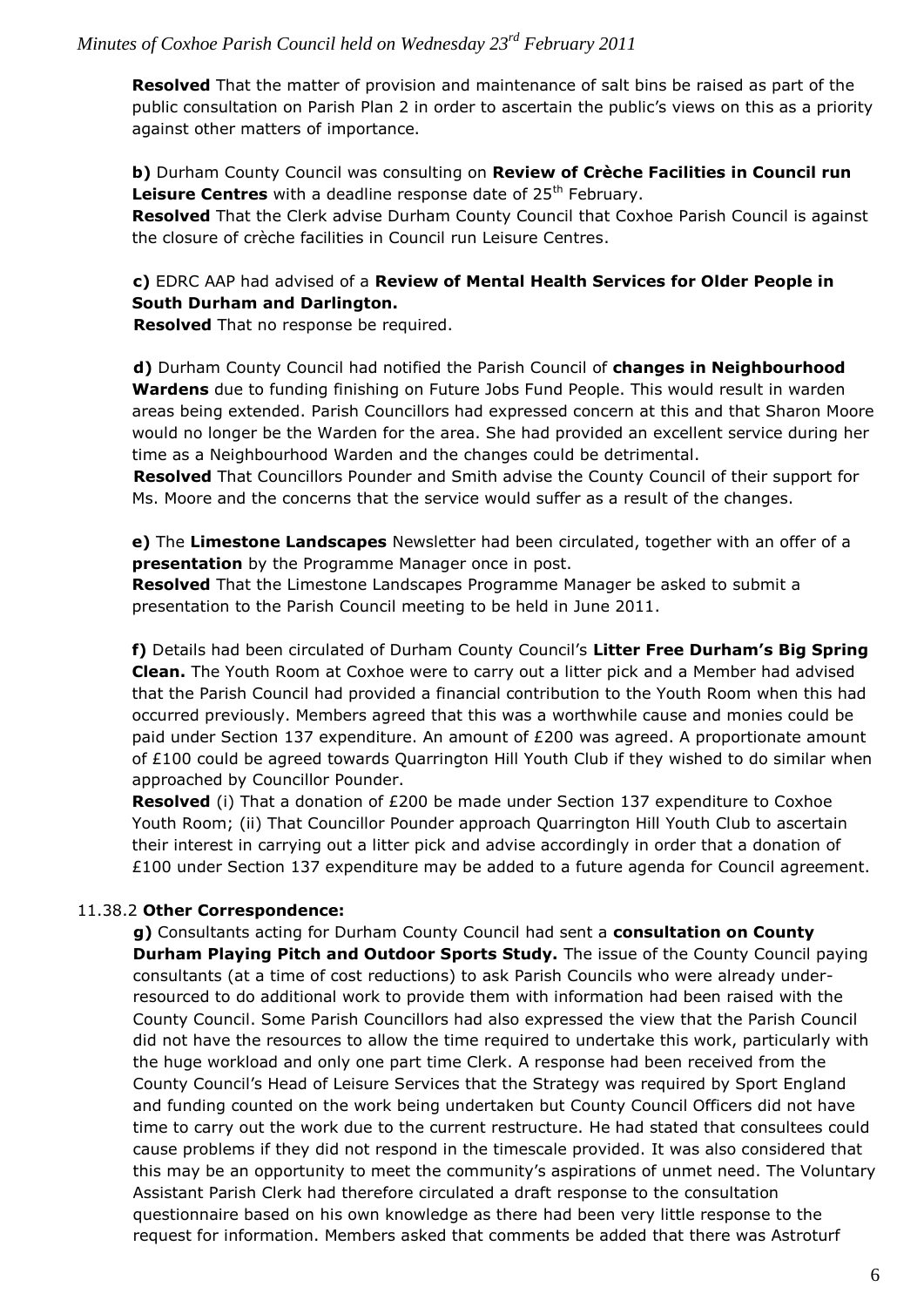which was in poor condition, there was a bowling green, and a cricket pitch ran by Coxhoe Cricket Club. Frustration was again expressed at the huge workload imposed on the part time Parish Clerk. Members stated that they must ensure that Parish Councillors tried to share the burden and respond to requests for information. County Councillor Mrs. Plews left the meeting. **Resolved** That the additional information provided at the meeting be added to the response prior to it being sent to the consultants.

**11.39 Correspondence for Information:** Items circulated for information during the month included EDRC Area Action Partnership Review of County Durham Children's Trust Consultation; EDRC AAP E-Bulletin February 2011; Neighbourhood Warden Monthly Report January; County Durham Settlement Study Questionnaire; Have You Considered Going Solar Leaflet (A Member had asked the County Council what could be done to assist Coxhoe Village Hall as this only related to private homes and they had provided him with various websites to carry out research); County Durham Partnership Newsletter February; CDALC Durham Association Newsletter 33 February; and CDALC Update on 2011 Census; Section 106 Agreements and Community Infrastructure Levy; SLCC Branch Meetings and Presidents Visit.

**Resolved** That the information be noted.

#### **11.40 Finance:**

11.40.1 **Budget Update:** A financial account summary had been circulated that showed the balance at the end of the last meeting and income and expenditure during the month and the balance at the end of the month. A budget summary had also been circulated. This showed spend against budgets to date. There were no significant changes to variances which had been explained previously. The Council was on line to achieve the previously forecast figure of £20,000 to take forward as a prudent reserve to 2011/12. The budget for 2011/12 would be amended to take account that the Parochial Church Council had advised that they would be making their own arrangements for grass cutting at Quarrington Hill Churchyard, rather than using the Parish Council's contractor. An invoice had been sent for £800 contribution from  $1<sup>st</sup>$  April 2010 to February 2011 for work undertaken to date. A Member stated that they hoped that the quality of provision would not suffer by the PCC's decision. Members referred to a document circulated by the Clerk which showed how very small Coxhoe Parish Council's precept was compared to those of similar sized authorities in County Durham. They stated that the past obsession with keeping the rates down was causing problems in the current climate when public buildings may need assistance. The Parish Council could not take on additional responsibilities and liabilities without appropriate human and financial resources and precepting accordingly.

**Resolved** That the information be noted and the appropriate adjustment relating to grasscutting at Quarrington Hill Churchyard be made to the budget agreed for 2011/12.

11.40.2 **Accounts for payment:** Details of financial payments required for the month had been circulated, together with the month end bank balances figure after the expenditure and income received during the month. Councillor Smith left the meeting. **Resolved** That all payments presented be signed and paid:

| <b>Creditor</b>                               | Reason                                                        | £       |
|-----------------------------------------------|---------------------------------------------------------------|---------|
| <b>Total Business Group</b>                   | Landsdowne House Copier copies Jan-Feb                        | 59.90   |
| <b>Total Business Group</b>                   | Paper and Stationery                                          | 31.06   |
| <b>Blachere Illumination UK</b><br>Ltd        | Removal (£717.60) and Storage (£62.40) of<br>Christmas lights | 780.00  |
| Coxhoe Village Hall<br>Association            | Grant under Section 137 expenditure                           | 1000.00 |
| <b>Great North Air</b><br>Ambulance           | Section 137 Donation                                          | 50.00   |
| <b>Butterwick House</b><br>Children's Hospice | Section 137 Donation                                          | 50.00   |
| 3 Mobile                                      | Broadband & Mobile January                                    | 20.92   |